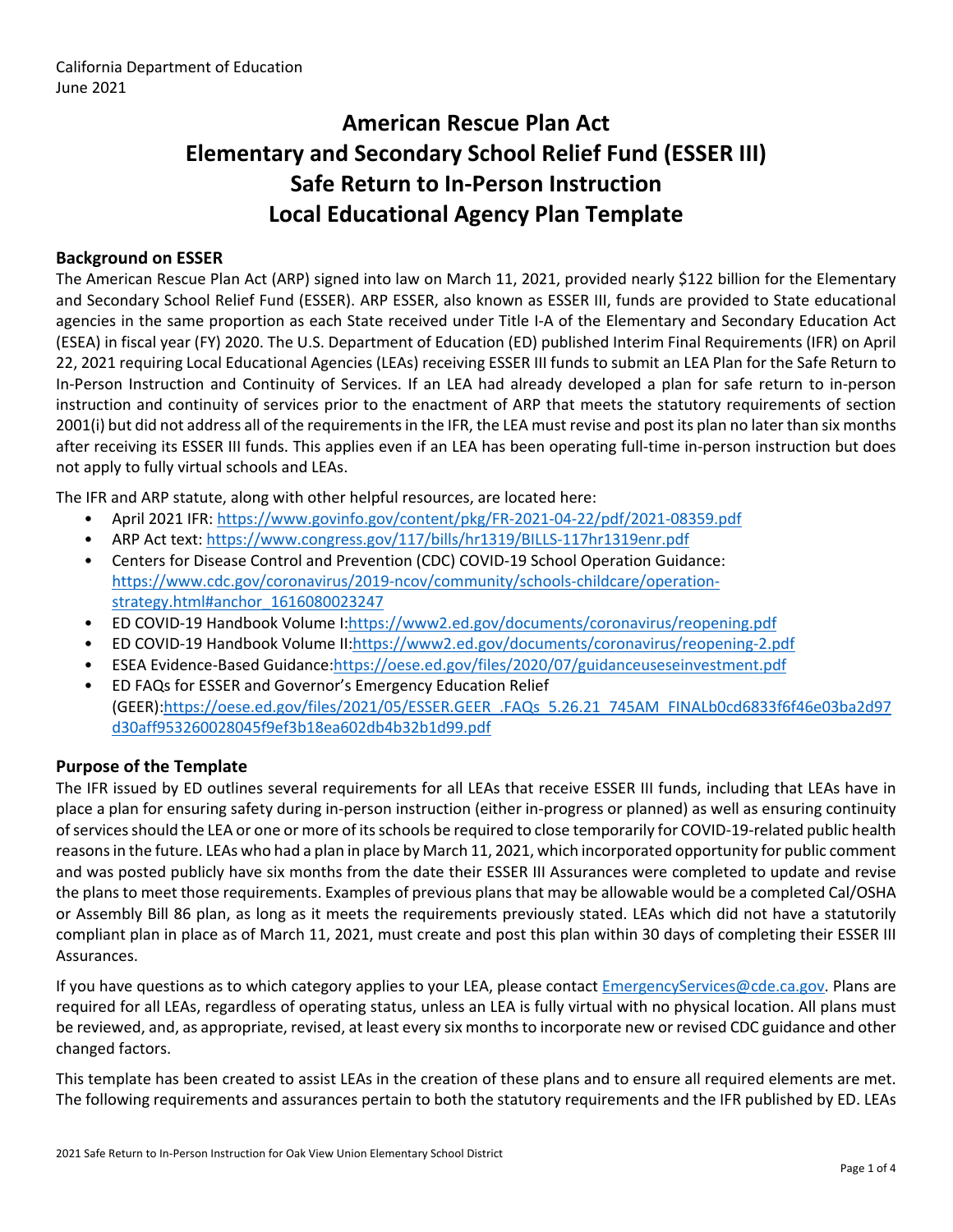may provide any additional information they believe are helpful in assessing their plan. If you have any questions, please contact [EmergencyServices@cde.ca.gov.](mailto:EmergencyServices@cde.ca.gov)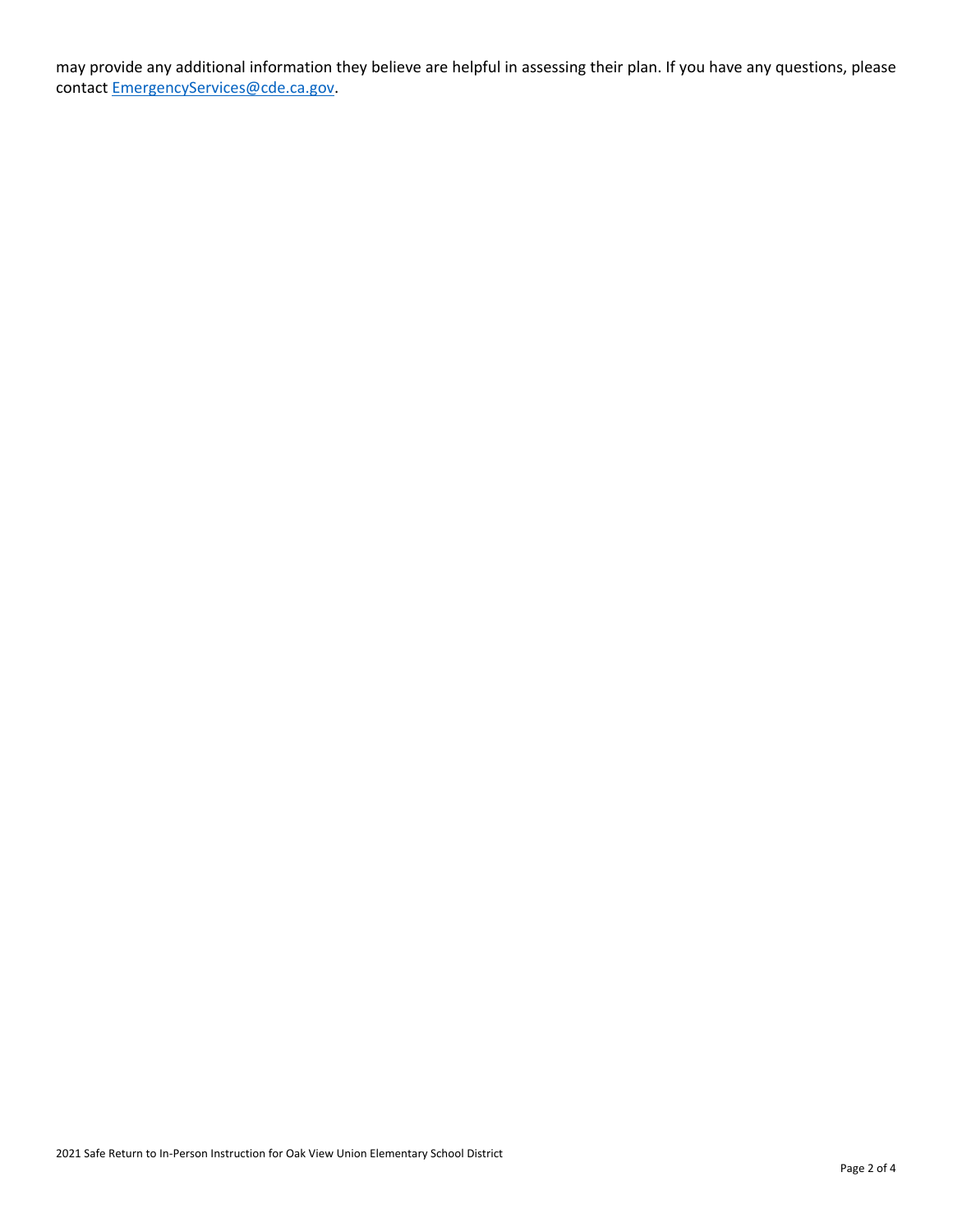## **LEA Plan for Safe Return to In-Person Instruction and Continuity of Services**

# **LEA Name:** Oak View Union Elementary School District

Option for ensuring safe in-person instruction and continuity of services: has developed a plan

1. Please choose one:

X The LEA had a plan, as of March 11, 2021, that is already compliant with the ARP statute and will review and, as appropriate, revise it every six months to take into consideration the additional requirements of the IFR; or

NOTE: If your LEA already has a compliant plan as of March 11, 2021, and has assured such by checking the **box above, then you may skip questions 2-4 and complete the Assurance and Contact sections.**

The LEA has amended/created a plan compliant with the IFR using this template and has posted/will post it within 30 days of completing the ESSER III Assurances.

NOTE: If checking the box above that you are using this template to meet the 30 day plan requirements, you **must respond to each question in the template.**

Please note whether the LEA has a compliant plan and include a link to the plan, or acknowledge that the LEA is submitting a new plan and will post it within 30 days of receiving funds.

www.myoakview.com

2. The LEA will maintain the health and safety of students, educators, and other school and LEA staff, and the extent to which it has adopted policies, and a description of any such policies, on each of the CDC's safety recommendations, including: universal and correct wearing of masks; modifying facilities to allow for physical distancing; handwashing and respiratory etiquette; cleaning and maintaining healthy facilities, including improving ventilation; contact tracing in combination with isolation and quarantine, in collaboration with the State, local, territorial, or Tribal health departments; diagnostic and screening testing; efforts to provide vaccinations to school communities; appropriate accommodations for children with disabilities with respect to health and safety policies; and coordination with State and local health officials.

Describe how the LEA will maintain, or continue to maintain, health and safety policies and procedures. Include a description of any adopted policies and procedures regarding the CDC's safety recommendations (or available LEA website links to such policies). Include descriptions of appropriate accommodations adopted and coordination efforts conducted with outside State and local health officials. Please include or describe current public health conditions, applicable State and local rules and restrictions, and other contemporaneous information that informs your decision-making process.

3. The LEA will ensure continuity of services, including but not limited to services to address students' academic needs and students' and staff social, emotional, mental health and other needs, which may include student health and foodservices.

Describe how the LEA will ensure continuity of services in case isolation, quarantine, or future school closures are required, including how the LEA will meet the needs of students with disabilities and English learners.